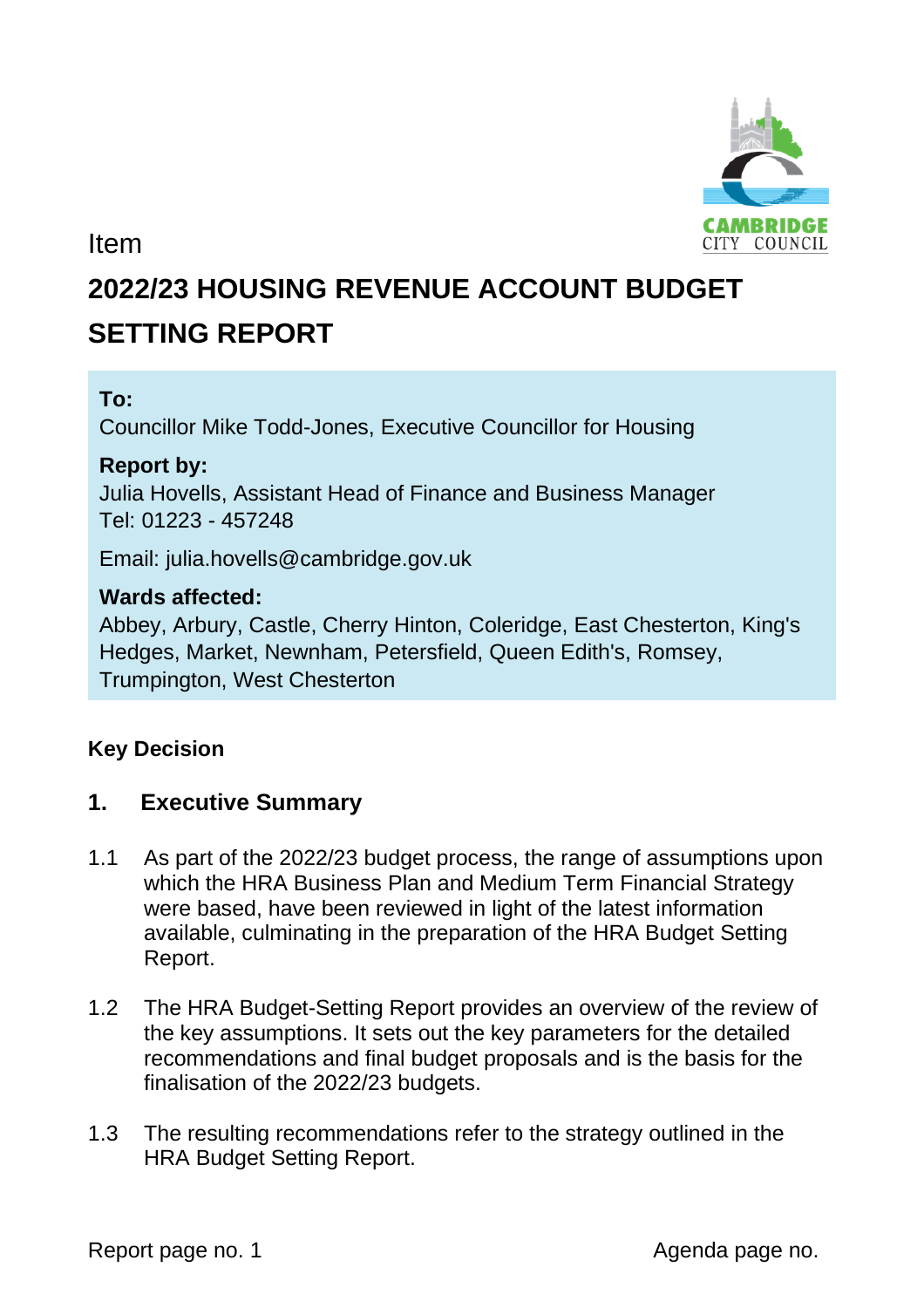- 1.4 The HRA Budget Setting Report is presented to this meeting of the Housing Scrutiny Committee on 20 January 2022, to allow consideration and scrutiny of proposals for both the review of rents and service charges and the revenue bids and savings, which form part of the HRA budget. The Executive Councillor for Housing will approve rents, service charges and the final HRA revenue budget, after consideration of any budget amendments for the Housing Revenue Account.
- 1.5 The Housing Scrutiny Committee will also consider and scrutinise the Housing Capital Investment Plan, including capital bids and all associated funding proposals, prior to the Executive Council for Housing making final capital recommendations for approval at Council on 24 February 2022.

# **2. Recommendations**

Under Part 1 of the agenda, the Executive Councillor, is recommended, following scrutiny and debate at Housing Scrutiny Committee, to:

## **Review of Rents and Charges**

- a) Approve that council dwellings rents for all social rented properties be increased by inflation of 3.1%, measured by the Consumer Price Index (CPI) at September 2021, plus 1%, resulting in rent increases of 4.1%, with effect from 4 April 2022. This equates to an average rent increase of £4.21 per week.
- b) Approve that affordable rents (inclusive of service charge) are reviewed in line with rent legislation, to ensure that the rents charged are no more than 80% of market rent, with rents for existing tenants increased by no more than inflation of 3.1%, measured by the Consumer Price Index (CPI) at September 2021, plus 1%, resulting in rent increases of up to 4.1%. Local policy is to cap affordable rents (inclusive of all service charges) at the Local Housing Allowance level, which would usually result in rent variations in line with any changes notified to the authority in this level if these result in a lower than 4.1% increase. As the Local Housing Allowance was increased significantly in late March 2020, affordable rent increases will be capped at 4.1% from April 2022, which is still well below the 2022/23 Local Housing Allowances levels.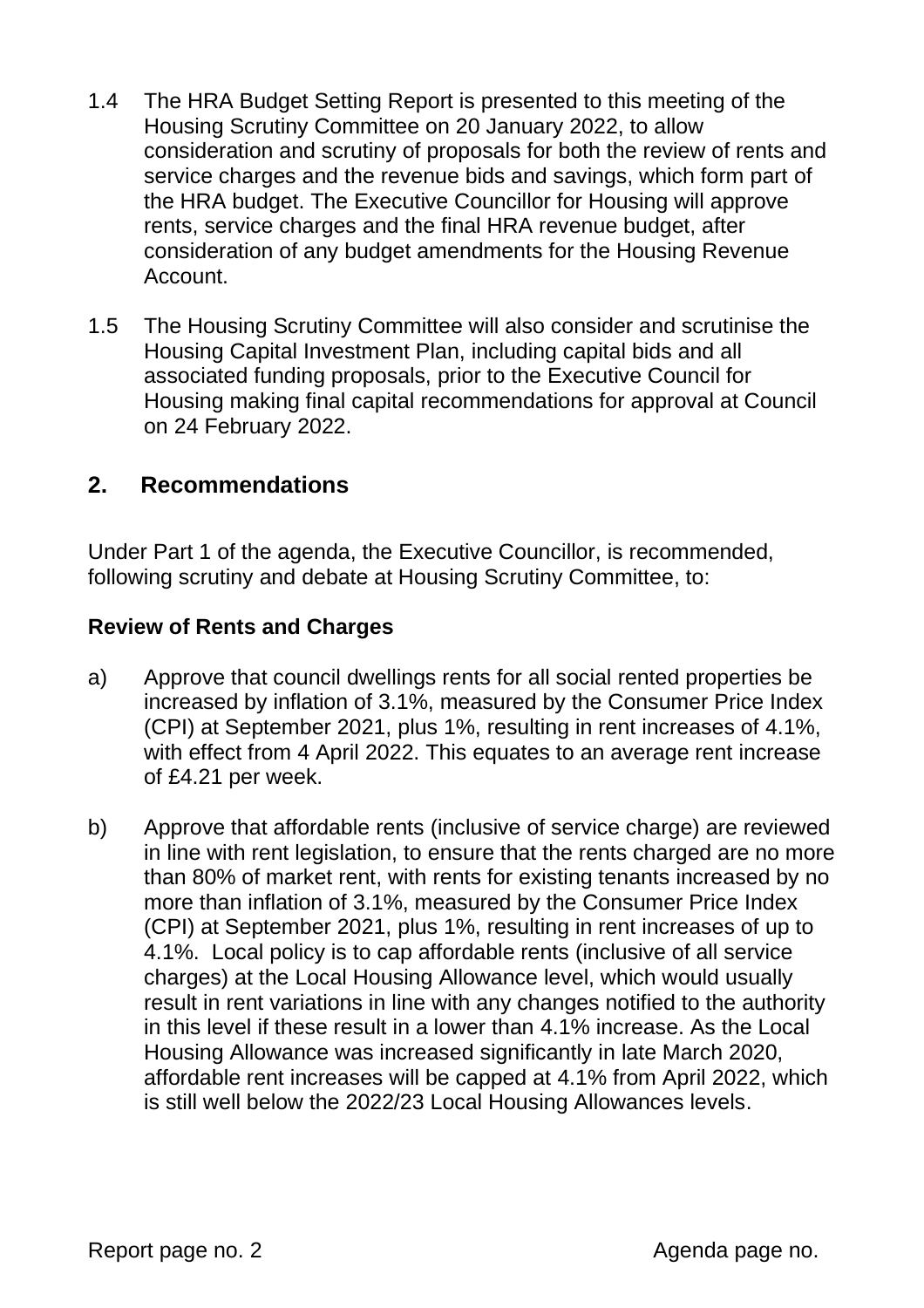- c) Approve that rents for shared ownership properties are reviewed and amended from April 2022, in line with the specific requirements within the lease for each property.
- d) Approve that garage and parking space charges for 2022/23, are increased by inflation at 2% in line with the level of inflation incorporated into the HRA as part of the Medium-Term Financial Strategy process, and that charges for parking permits are reviewed, with any resulting charges summarised in Section 3 of the HRA Budget Setting Report.
- e) Approve the proposed service charges for Housing Revenue Account services and facilities, as shown in Appendix B of the HRA Budget Setting Report.
- f) Approve the proposed leasehold administration charges for 2022/23, as detailed in Appendix B of the HRA Budget Setting Report.
- g) Approve that caretaking, building cleaning, window cleaning, estate services, grounds maintenance, temporary housing premises and utilities, sheltered scheme premises and utilities, digital television aerial, gas maintenance, door entry systems, lifts, electrical and mechanical maintenance, flat cleaning, third party services, specialist equipment and catering charges continue to be recovered at full cost, as detailed in Appendix B of the HRA Budget Setting Report, recognising that local authorities should endeavour to limit increases to inflation as measured by CPI at September 2021 (3.1%) plus 1%, wherever possible.
- h) Approve the updated HRA Rent Setting Policy, included at Appendix M to the HRA Budget Setting Report.

## **Revenue – HRA**

Revised Budget 2021/22:

i) Approve with any amendments, the Revised Budget identified in Section 4 and Appendix D (1) of the HRA Budget Setting Report, which reflects a net reduction in the use of HRA reserves for 2021/22 of £262,870.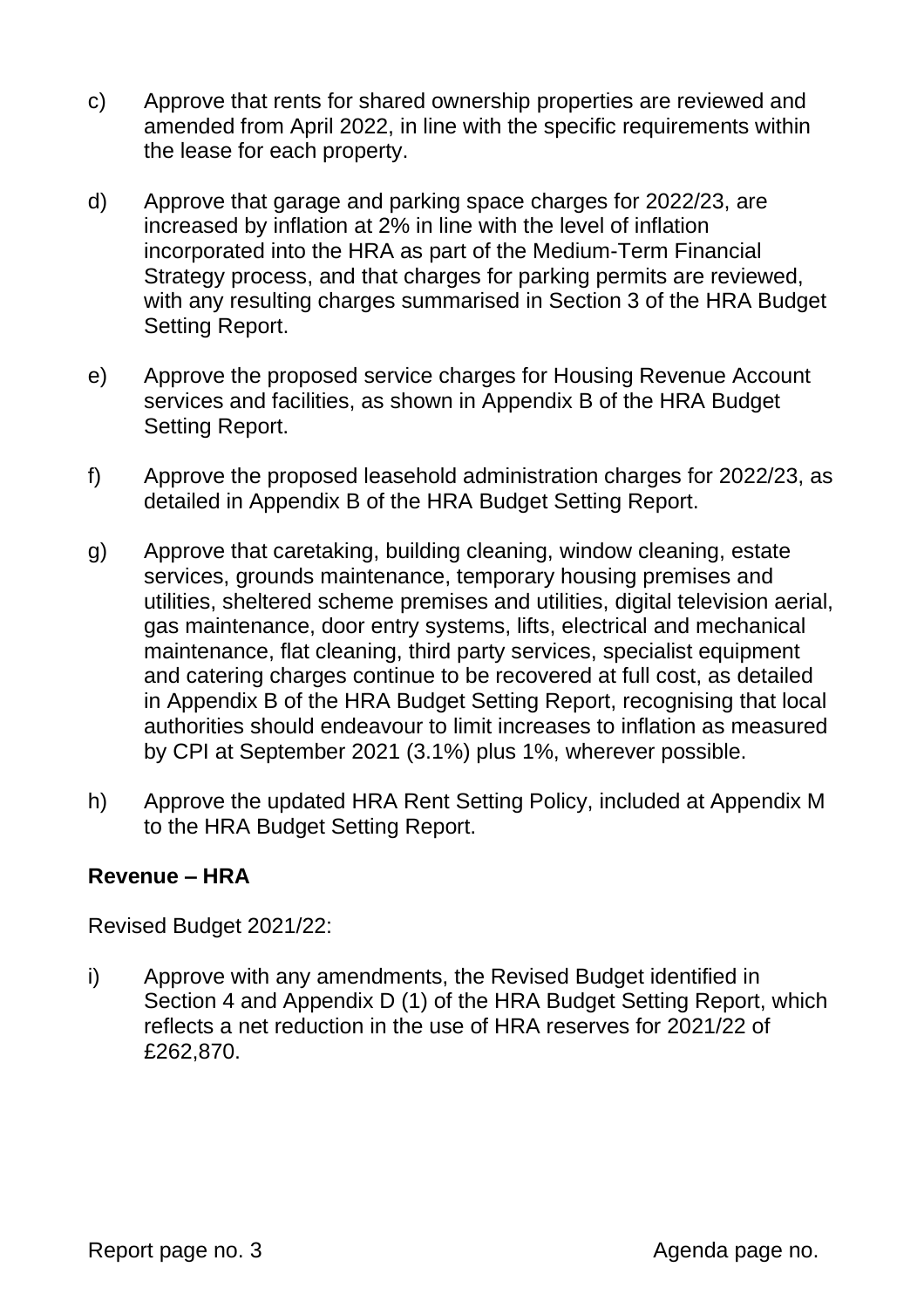Budget 2022/23:

- j) Approve with any amendments, any Non-Cash Limit items identified in Section 4 of the HRA Budget Setting Report or shown in Appendix D (2) of the HRA Budget Setting Report.
- k) Approve with any amendments, any Savings, Increased Income, Unavoidable Revenue Bids, Reduced Income Proposals and Bids, as shown in Appendix D (2) of the HRA Budget Setting Report.
- l) Approve the resulting Housing Revenue Account revenue budget as summarised in the Housing Revenue Account Summary Forecast 2021/22 to 2026/27 shown in Appendix J of the HRA Budget Setting Report.

Under Part 2 of the agenda, the Executive Councillor for Housing is asked to recommend to Council (following scrutiny and debate at Housing Scrutiny Committee):

## **Treasury Management**

- m) Approve the revised need to borrow over the 30-year life of the business plan, with the first instance of this anticipated to be in 2022/23, to sustain the proposed level of investment, which includes ear-marking funding for delivery of a net 1,000 new homes over a 10-year timeframe.
- n) Recognise that the constitution delegates Treasury Management to the Head of Finance (Part 3, para 5.11), with Part 4F, C16 stating; 'All executive decisions on borrowing, investment or financing shall be delegated to the Head of Finance, who is required to act in accordance with CIPFA's Code of Practice for Treasury Management in Local Authorities.
- o) Recognise that any decision to borrow further will impact the authority's ability to set-aside resource to redeem 25% of the value of the housing debt by the point at which the loan portfolio matures, with the approach to this to be reviewed before further borrowing commences.

# **Housing Capital**

p) Approval of capital bids, as detailed in Appendix D (3 ) and Appendix E of the HRA Budget Setting Report.

Report page no. 4 Agenda page no.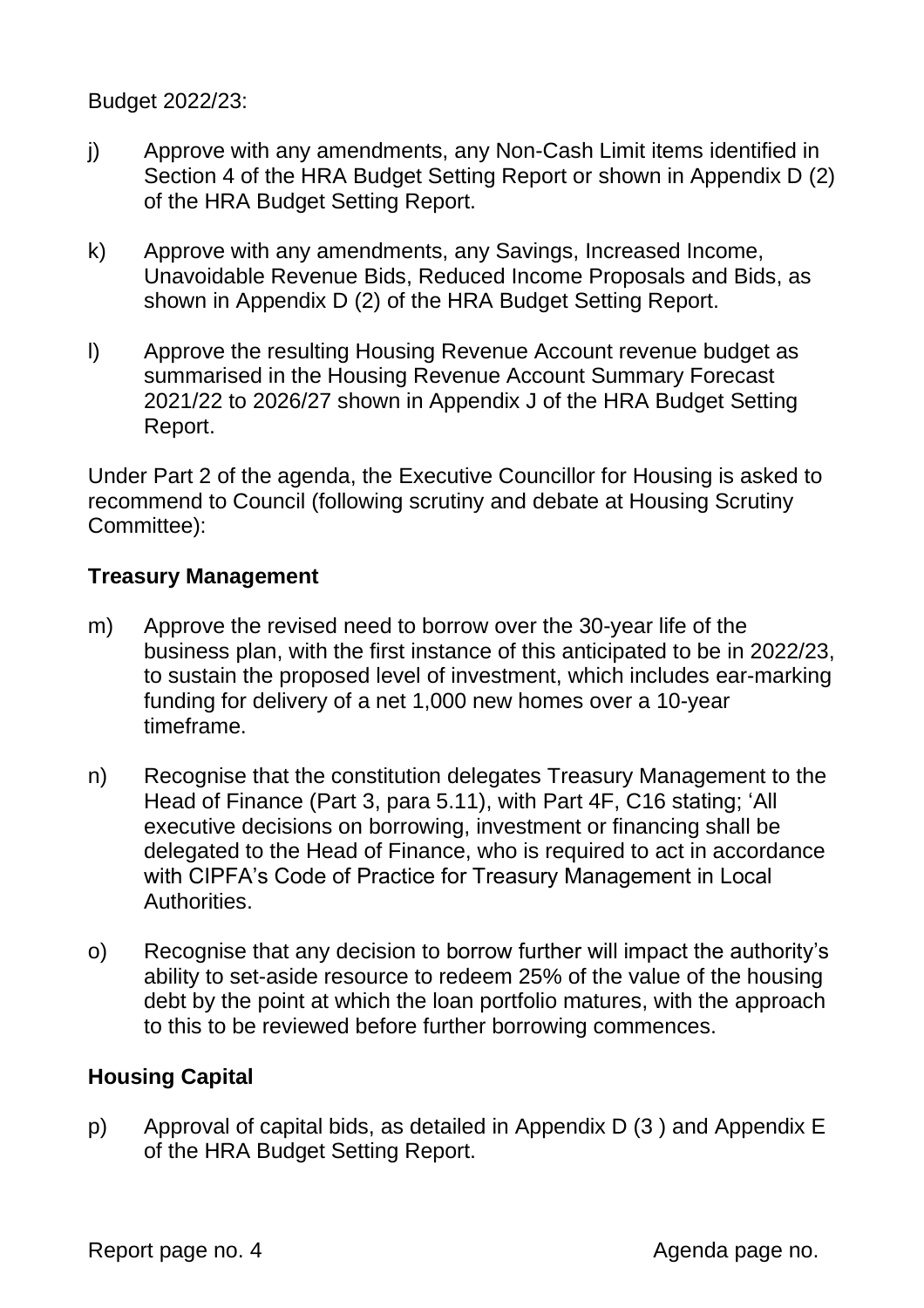- q) Approval of the latest Decent Homes and Other HRA Stock Investment Programme, to include reduced expenditure for wall structure and fire safety works and re-phasing of other elements of the programme into later years, as detailed in Appendix E of the HRA Budget Setting Report.
- r) Approval of the latest budget sums, profiling and associated financing for all new build schemes, including revised scheme budgets for Colville III, Fen Road, Ditton Fields, Aragon Close, Sackville Close and Borrowdale based upon the latest cost information from the Cambridge Investment Partnership (CIP) and a reduction in unit numbers at Aylesborough Close, as detailed in Appendices E and H, and summarised in Appendix K, of the HRA Budget Setting Report.
- s) Approval of allocation of funds from the budget ear-marked for the delivery of 1,000 net new homes to allow buy back of leasehold dwellings and relocation of tenants from Princess and Hanover Court over the next two years, in advance of a final recommendation for the future of the estate which will be presented once the options appraisal and consultation work has been concluded.
- t) Approval of the revised Housing Capital Investment Plan as shown in Appendix K of the HRA Budget Setting Report.

## **General**

- u) Approval of inclusion of Disabled Facilities Grant expenditure and associated grant income from 2022/23 onwards, based upon 2021/22 net grant received, with approval of delegation to the Head of Finance, as Section 151 Officer, to approve an in year increase or decrease in the budget for disabled facilities grants in any year, in direct relation to any increase or decrease in the capital grant funding for this purpose, as received from the County Council through the Better Care Fund.
- v) Approval of delegation to the Head of Finance, as Section 151 Officer, to determine the most appropriate use of any additional Disabled Facilities Grant funding, for the wider benefit of the Shared Home Improvement Agency.
- w) Approval of delegation to the Strategic Director to review and amend the level of fees charged by the Shared Home Improvement Agency for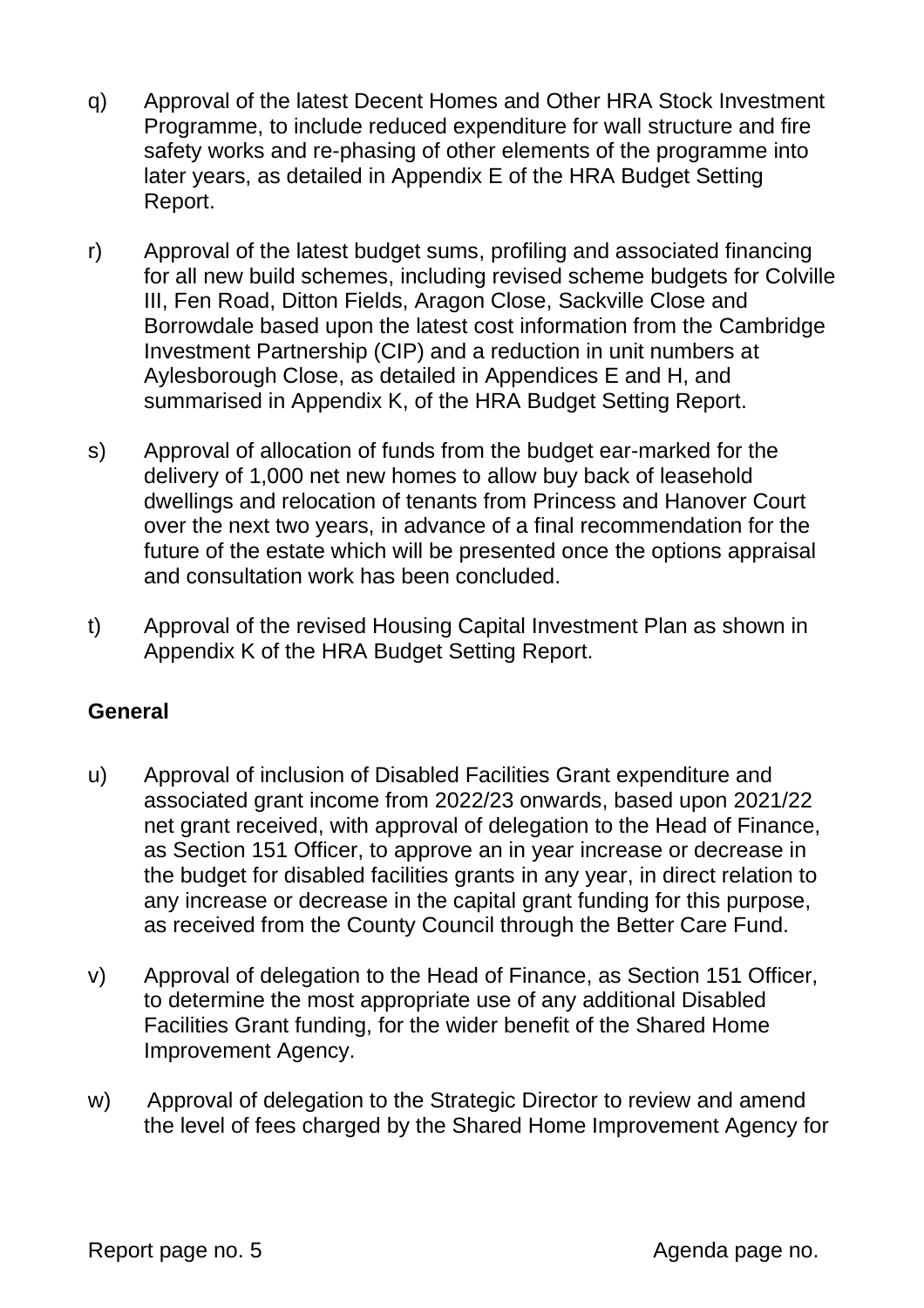disabled facilities grants and repair assistance grants, in line with any decisions made by the Shared Home Improvement Agency Board.

- x) Approval of delegation to the Strategic Director to review, agree and enter into a revised Shared Home Improvement Agency Shared Service Agreement, in line with recommendations made by the Shared Home Improvement Agency Board.
- y) Approval of delegation to the Strategic Director, in consultation with the Head of Finance, as Section 151 Officer, to draw down resource from the ear-marked reserves for potential debt redemption or re-investment, for the purpose of open market land or property acquisition or new build housing development, should the need arise, in order to meet deadlines for the use of retained right to buy receipts or to facilitate future site redevelopment.
- z) Approval of delegation to the Head of Finance, as Section 151 Officer, to make any necessary technical amendments to detailed budgets in respect of recharges between the General Fund and the HRA, with any change in impact for the HRA to be incorporated as part of the HRA Medium Term Financial Strategy in September 2022.

# **3. Implications**

All budget proposals have a number of implications. A decision not to approve a revenue bid will impact on managers' ability to deliver the service or scheme in question and could have staffing, equal opportunities, environmental and / or community safety implications. A decision not to approve a capital or external bid will impact on managers' ability to deliver the developments desired in the service areas.

# **(a) Financial Implications**

The financial implications associated with decisions are outlined in the HRA Budget Setting Report 2022/23, appended to this report, for consideration by both Housing Scrutiny Committee and Council.

# **(b) Staffing Implications**

Any direct staffing implications are summarised in the HRA Budget Setting Report 2022/23, appended to this report.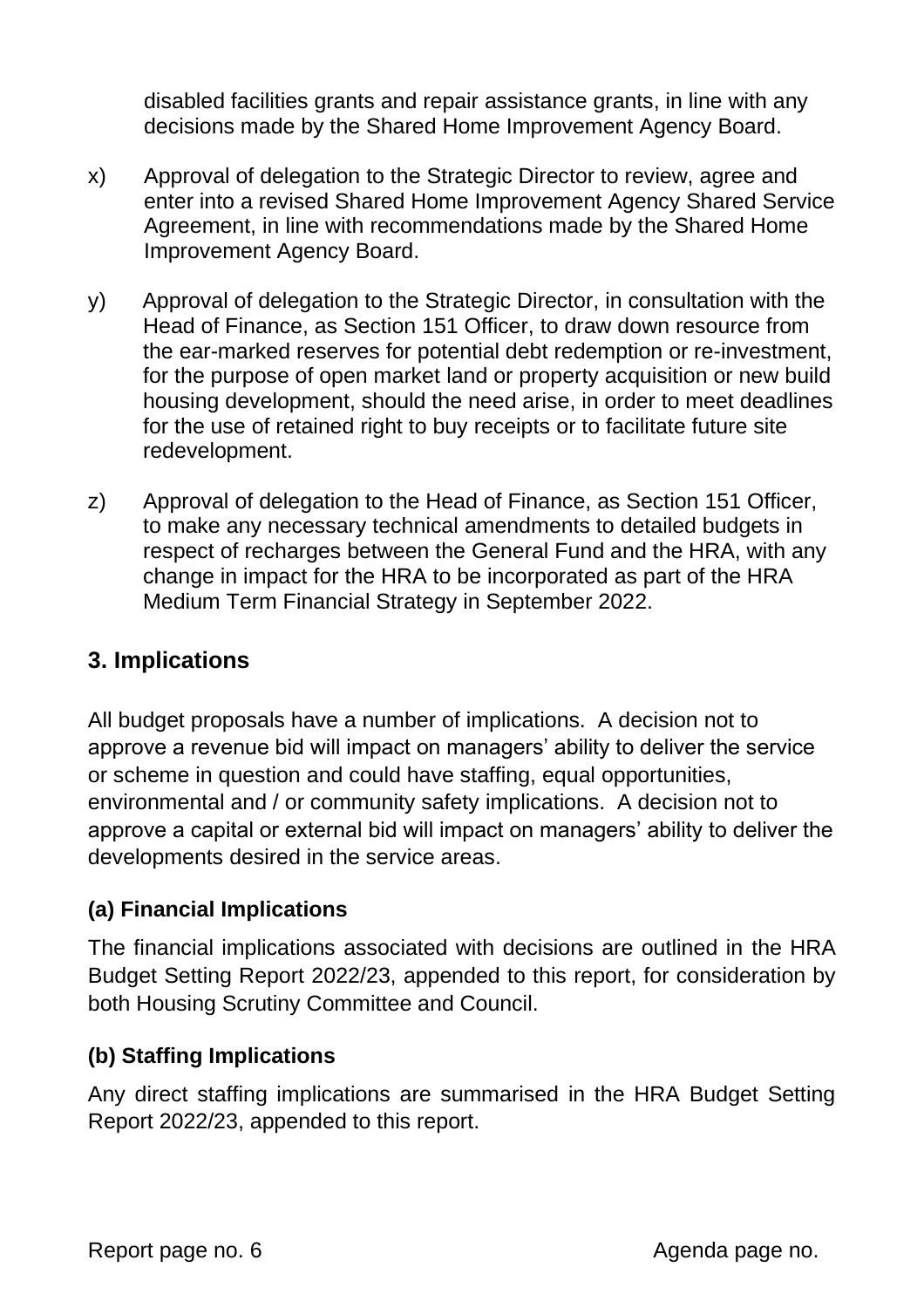# **(c) Equality and Poverty Implications**

An Equalities Impact Assessment has been undertaken in respect of new budget proposals where any impact (positive or negative) is anticipated. The consolidated assessment is presented at Appendix L of the HRA Budget Setting Report.

## **(d) Environmental Implications**

Where relevant, officers have considered the environmental impact of budget proposals, with any impact highlighted in the HRA Budget Setting Report 2022/23, appended to this report.

## **(e) Procurement Implications**

Any procurement implications arising directly from revenue or capital bids will be considered and addressed as part of each individual project.

## **(f) Consultation and Communication**

Consultation with tenant and leaseholder representatives is an integral part of the Housing Scrutiny Committee process.

## **(g) Community Safety**

Any community safety implications are outlined in the HRA Budget Setting Report 2022/23, appended to this report.

# **4. Background papers**

Background papers used in the preparation of this report:

Housing Revenue Account Budget Setting Report 2021/22

Housing Revenue Account Medium Term Financial Strategy 2021/22

# **5. Appendices**

The Housing Revenue Account Budget Setting Report 2022/23 is appended to this report.

## **6. Inspection of papers**

To inspect the background papers or if you have a query on the report please contact: